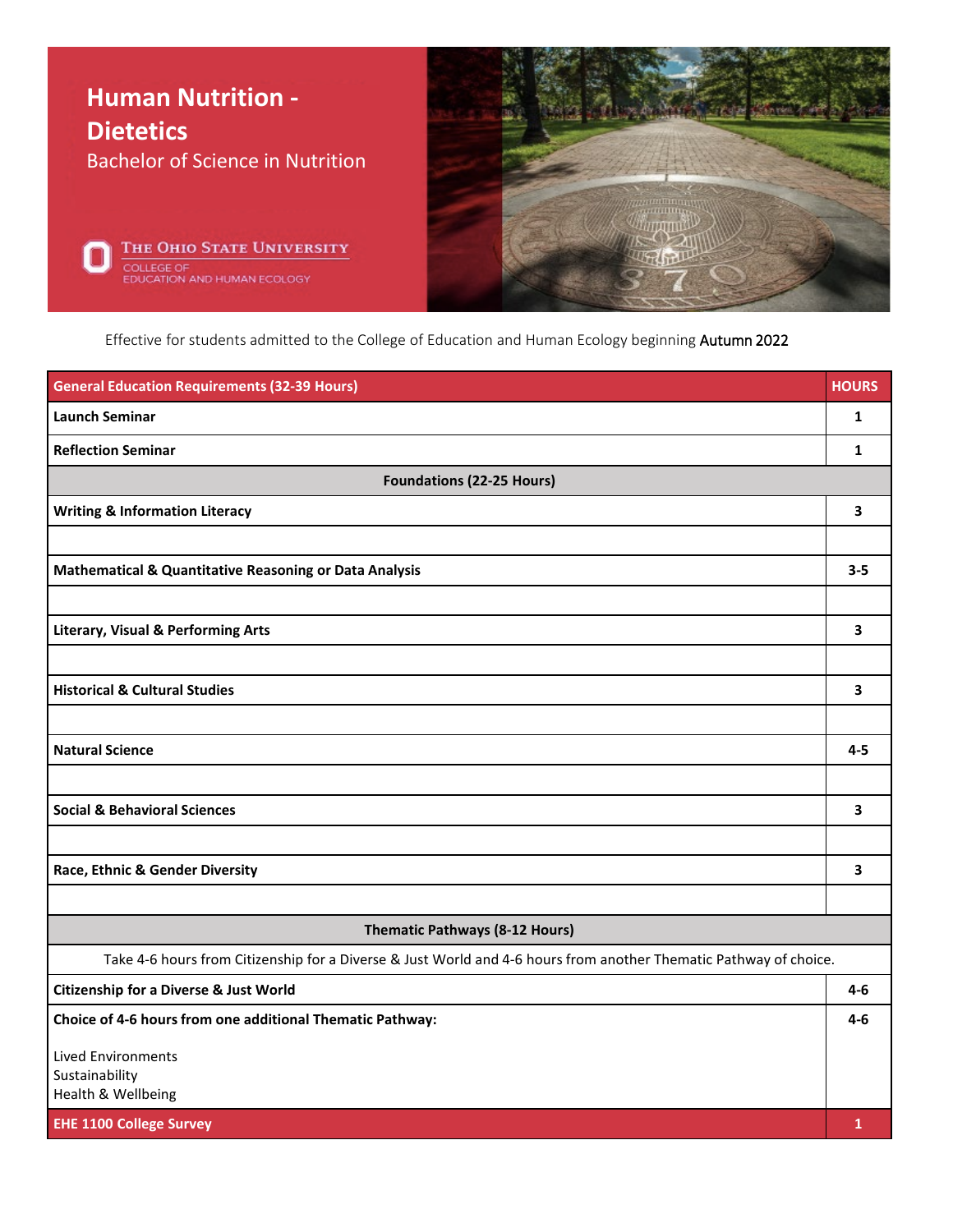## **Human Nutrition - Dietetics Page 2**

| <b>Supporting Course Requirements (40-46 Hours)</b>                                                                                                                                                                                                                       | <b>HOURS</b> |  |
|---------------------------------------------------------------------------------------------------------------------------------------------------------------------------------------------------------------------------------------------------------------------------|--------------|--|
| Math Placement M or L, or MATH 1148 College Algebra or equivalent                                                                                                                                                                                                         | $0 - 4$      |  |
| PSYCH 1100 Introduction to Psychology (can overlap with GE Social & Behavioral Sciences)                                                                                                                                                                                  | 3            |  |
| SOCIOL 1101 Introductory Sociology, or<br>ANTHROP 1100 Introduction to Anthropology (can overlap with GE Historical & Cultural Studies)                                                                                                                                   | 3            |  |
| BIOLOGY 1113 Biological Sciences: Energy Transfer & Development (can overlap with GE Natural Science)                                                                                                                                                                     | 4            |  |
| STAT 1350.xx Elementary Statistics, or STAT 1450.xx Introduction to the Practice of Statistics (either can overlap with GE<br>Math & Quantitative Reasoning or Data Analysis)                                                                                             | 3            |  |
| CHEM 1210 General Chemistry I                                                                                                                                                                                                                                             | 5            |  |
| CHEM 1220 General Chemistry II                                                                                                                                                                                                                                            | 5            |  |
| ANATOMY 2300.04 Human Anatomy                                                                                                                                                                                                                                             | 4            |  |
| BIOPHRM 3311 Fund. of Medical Biochemistry I, or<br>CHEM 2510 Organic Chemistry I                                                                                                                                                                                         | 3-4          |  |
| BIOPHRM 3312 Fundamentals of Medical Biochemistry & Molecular Biology II, or<br>BIOCHEM 4511 Intro to Biological Chemistry                                                                                                                                                | 3-4          |  |
| EEOB 2520 Human Physiology                                                                                                                                                                                                                                                | 3            |  |
| MICRBIO 4000.xx Basic & Practical Microbiology                                                                                                                                                                                                                            | 4            |  |
| <b>Major Requirements (49 Hours)</b>                                                                                                                                                                                                                                      | <b>HOURS</b> |  |
| <b>Major Admission Requirements:</b><br>Competitive application process requiring completion of an application, 2.5 Ohio State cumulative GPA or higher, successful<br>completion of: Math Placement M or L or MATH 1148 or higher, CHEM 1210, CHEM 1220, & BIOLOGY 1113. |              |  |
|                                                                                                                                                                                                                                                                           |              |  |
| C- grade or higher required in all Human Nutrition courses to be eligible to receive a Verification Statement for the Didactic<br>Program in Dietetics (DPD).                                                                                                             |              |  |
| HTHRHSC 2500 Medical Terminology for the Health Professions                                                                                                                                                                                                               | 3            |  |
| CSHSPMG 3720 Food Service Management                                                                                                                                                                                                                                      | 3            |  |
| CSHSPMG 3730 Food Service Management Practicum                                                                                                                                                                                                                            | 1            |  |
| CSHSPMG 3700 Controlling Food, Beverage, & Labor Costs                                                                                                                                                                                                                    | 3            |  |
| HUMNNTR 2295 Careers in Nutrition                                                                                                                                                                                                                                         | 1            |  |
| HUMNNTR 2410 Science of Nutrition                                                                                                                                                                                                                                         | 4            |  |
| HUMNNTR 2314 Fundamentals of Food                                                                                                                                                                                                                                         | 3            |  |
| HUMNNTR 2450 Foodservice Sanitation & Safety                                                                                                                                                                                                                              | 1            |  |
| HUMNNTR 3313 Food in Different Cultures                                                                                                                                                                                                                                   | 2            |  |
| <b>HUMNNTR 3415 Global Nutrition Issues</b>                                                                                                                                                                                                                               | 2            |  |
| HUMNNTR 3506 Nutrition Across the Life Span                                                                                                                                                                                                                               | 3            |  |
| HUMNNTR 3704 Public Health Nutrition                                                                                                                                                                                                                                      | 2            |  |
| HUMNNTR 4504 Nutrition Education & Behavior Change                                                                                                                                                                                                                        | 3            |  |